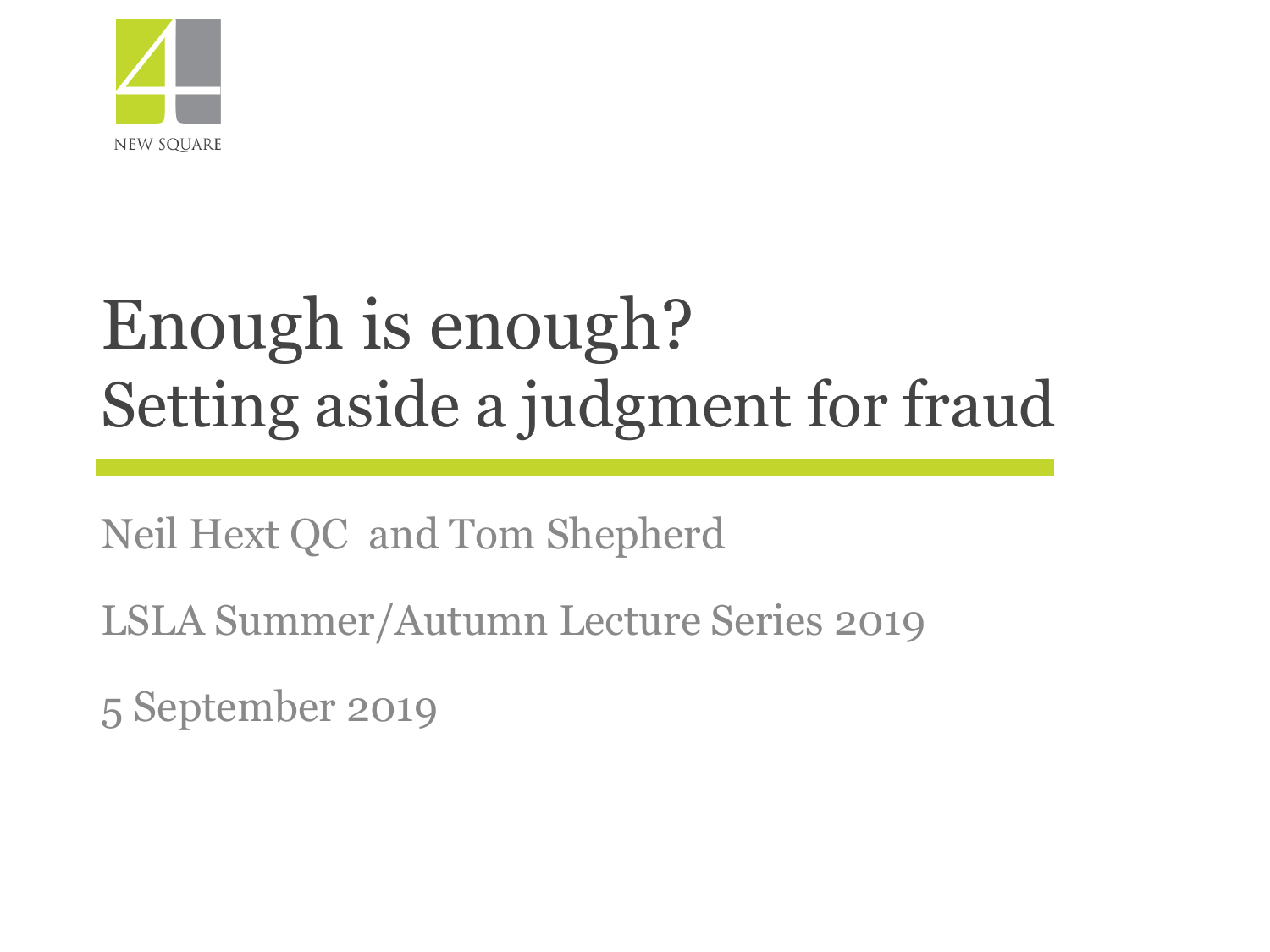## Introduction

- *Takhar v Gracefield*: does an applicant to set aside a judgment obtained by fraud have to show that he or she exercised reasonable diligence in relation to fraud when the matter was first litigated?
- A broader view: a "*bare-knuckle fight*" between two fundamental legal doctrines:
- 1. "Fraud unravels all"
- 2. Finality in litigation
- Structure of this talk:
- 1. The Legal Landscape
- *2. Takhar v Gracefield*
- 3. Discussion enough is enough? (Briggs v Sumption; practical points)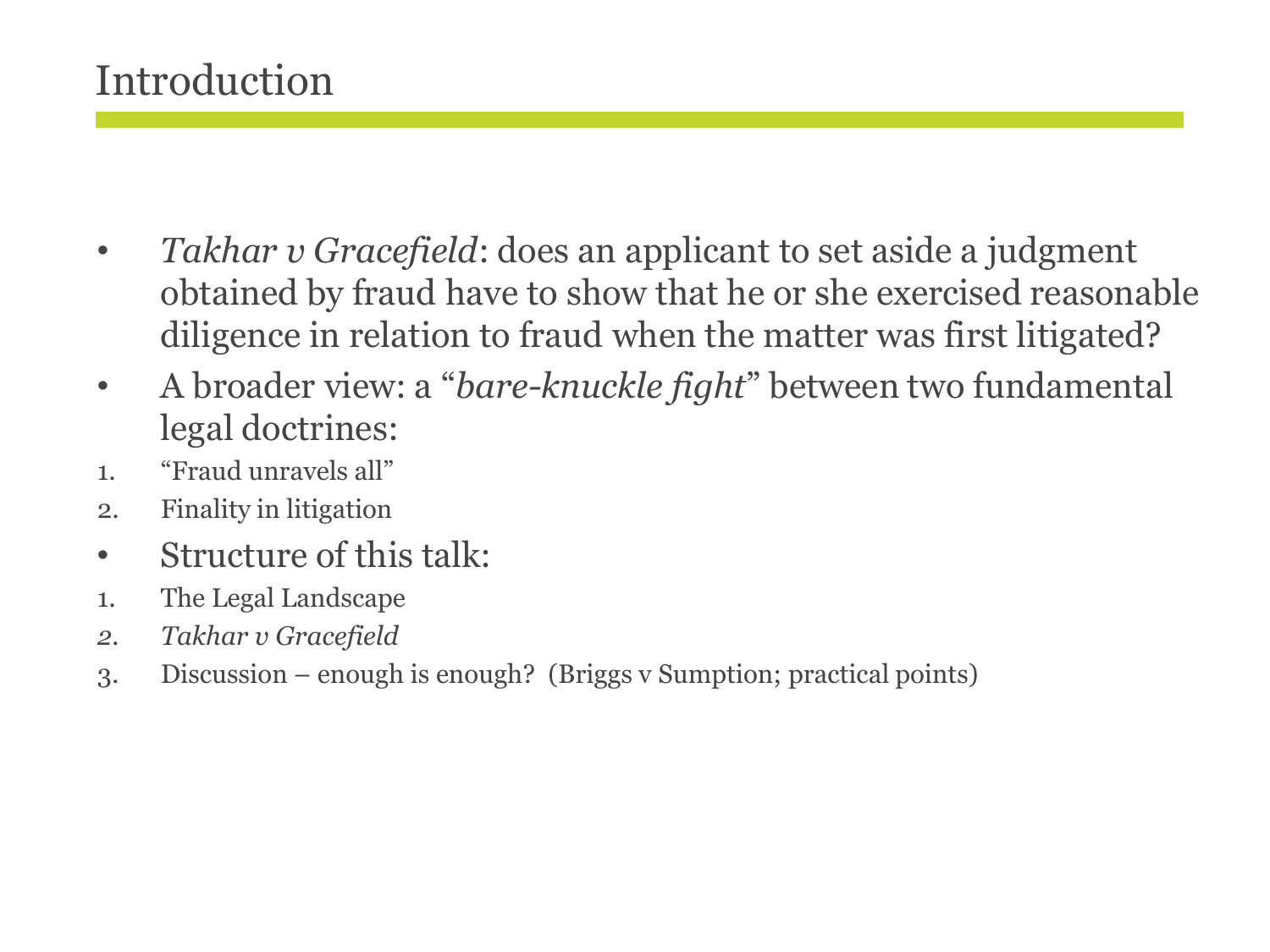#### • *Lazarus Estates Ltd v* Beaseley [1956] 1 QB 702, per Denning LJ:

"*No court in this land will allow a person to keep an advantage which he has obtained by fraud. No judgment of a court, no order of a Minister, can be allowed to stand if it has been obtained by fraud. Fraud unravels everything. The court is careful not to find fraud unless it is distinctly pleaded and proved; but once it is proved, it vitiates judgments, contracts and all transactions whatsoever…*"

#### • *HIH v Chase Manhattan* [2003] 1 All ER (Comm), per Lord Bingham:

*"Parties entering into a commercial contract will no doubt recognise and accept the risk of errors and omissions in the preceding negotiations, even negligent errors and omissions. But each party will assume the honesty and good faith of the other; absent such an assumption they would not deal.!*

- Fraudulent settlements *Hayward v Zurich* [2016] EWCA Civ 327; *Gohil v Gohil* [2015] UKSC 61; *Sharland v Sharland* [2015] 3 WLR 1070
- Fraudulent claims *Perry v Raleys* [2019] UKSC: "*the court simply has no business rewarding dishonest claimants*"
- Maintaining the integrity of the Court's own process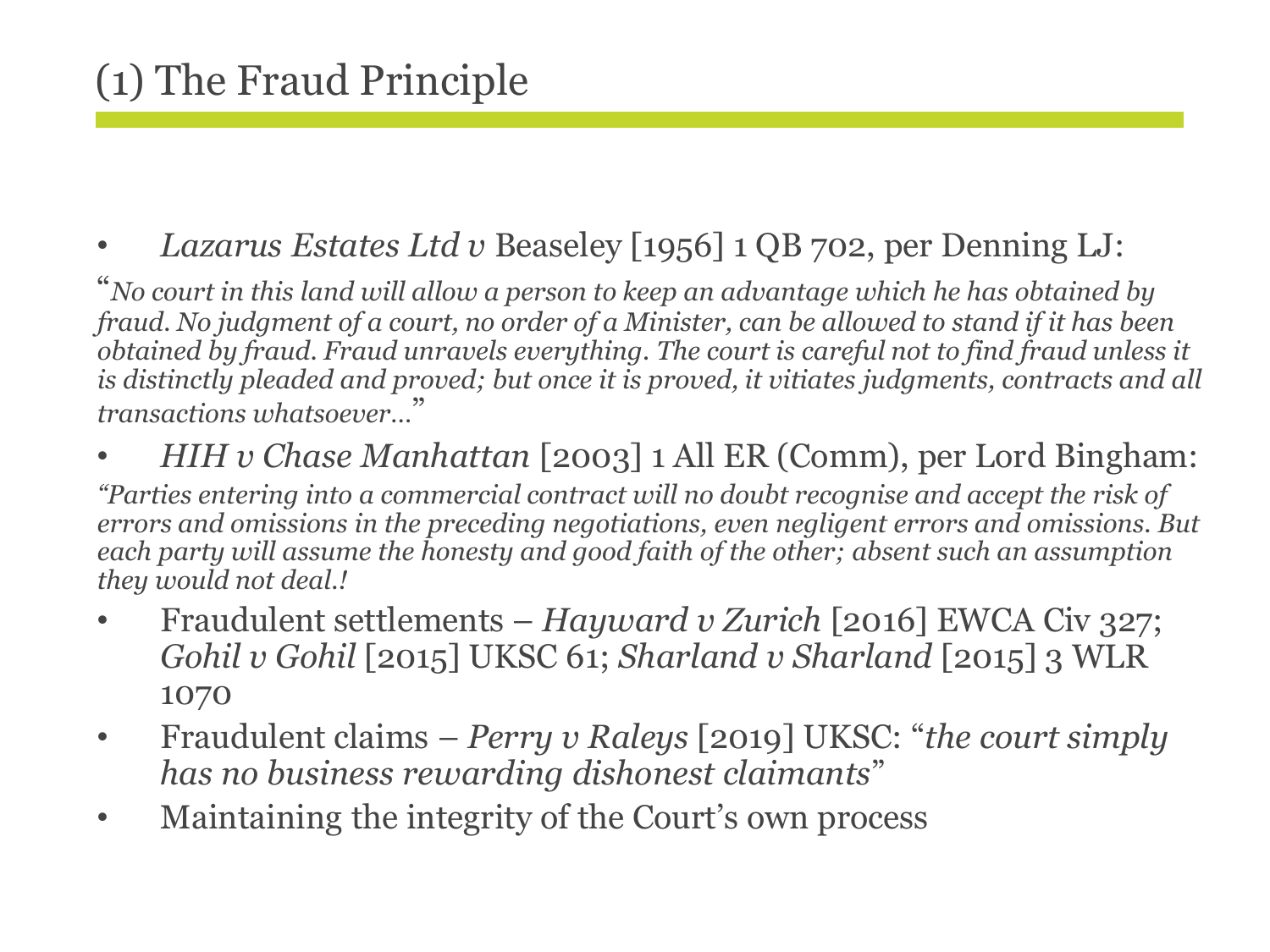## (2) The Finality Principle

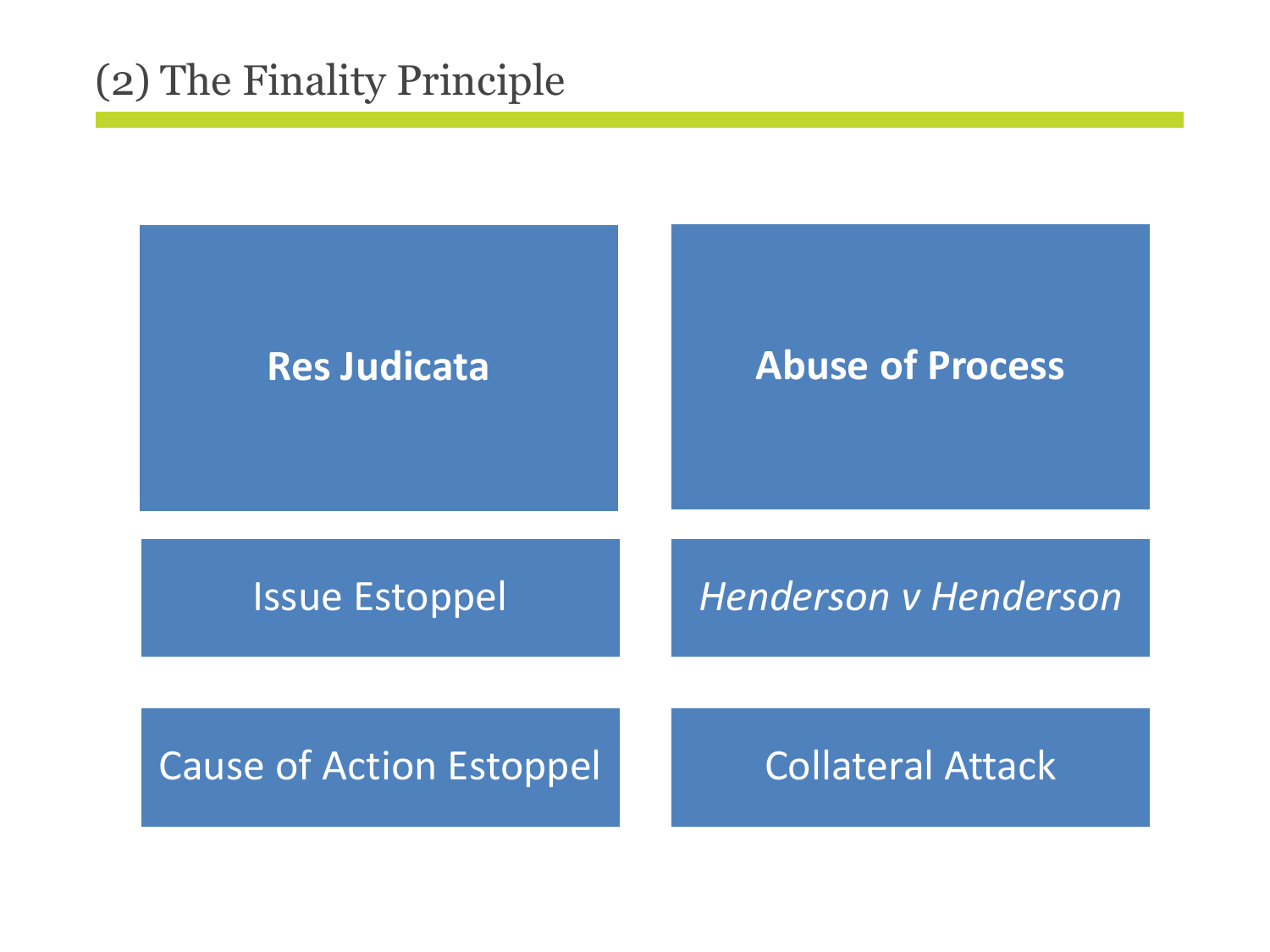## Res Judicata

- Two key principles:
- Public interest in finality of litigation
- Ds should not be harassed twice in respect of same set of circumstances
- Definition:
- *"A res judicata is a decision, pronounced by a judicial tribunal having jurisdiction over the cause and the parties, that disposes once and for all the matter(s) so decided, so that except on appeal it cannot be relitigated between the parties or their privies" –* Res Judicata, 4th Ed, Spencer-Bower & Handley
- "*Res judicata is a portmanteau term which is used to describe a number of different legal principles with different juridical origins. As with other such expressions, the label tends to distract attention from the contents of the bottle" – per* Lord Sumption in *Virgin Atlantic v Zodiac Seats* [2013] UKSC 46
- Approach: consider cause of action / issue estoppel before *Henderson* / abuse of process: see *Gaydamak v Leviev* [2014] EWHC 1167 (Ch)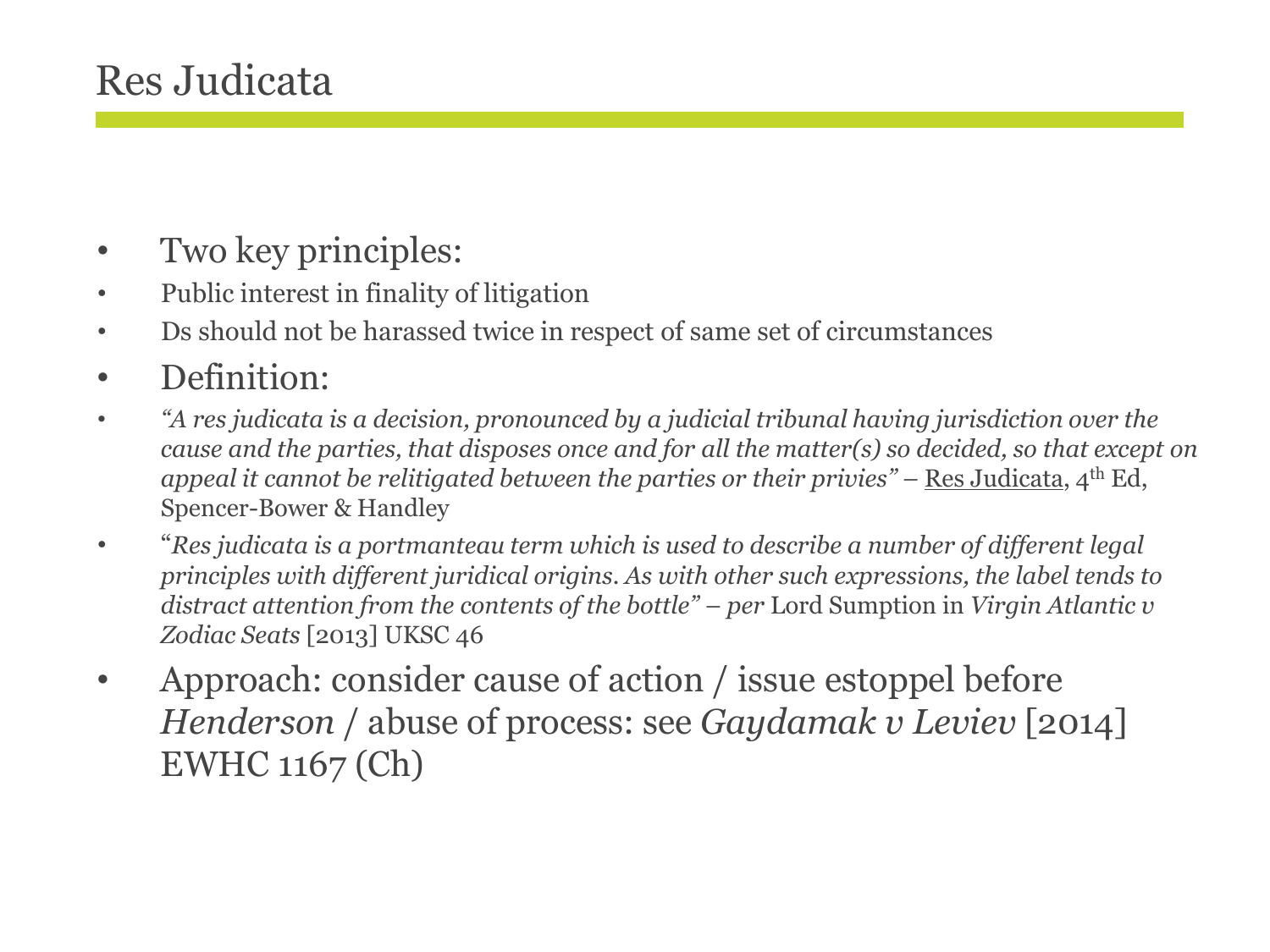## Res Judicata: Issue Estoppel v Cause of Action Estoppel

- *Arnold v National Westminster Bank plc* [1991] 2 AC 93, per Lord Keith:
- "**Issue estoppel** may arise when a particular issue forming a necessary ingredient in a cause of action has been litigated and decided and in subsequent proceedings between the same parties involving a different cause of action to which the same issue is relevant, one of the parties seeks to reopen that issue."
- "**Cause of action estoppel** applies where a cause of action in a second action is identical to a cause of action in the first, the latter having been between the same parties or their privies and having involved the same subject matter. In such a case, the bar is absolute in relation to all points decided, unless fraud or collusion is alleged, such as to justify setting aside the earlier judgment. The discovery of new factual matter which could not have been found out by reasonable diligence for use in earlier proceedings does not permit the matter to be re-opened".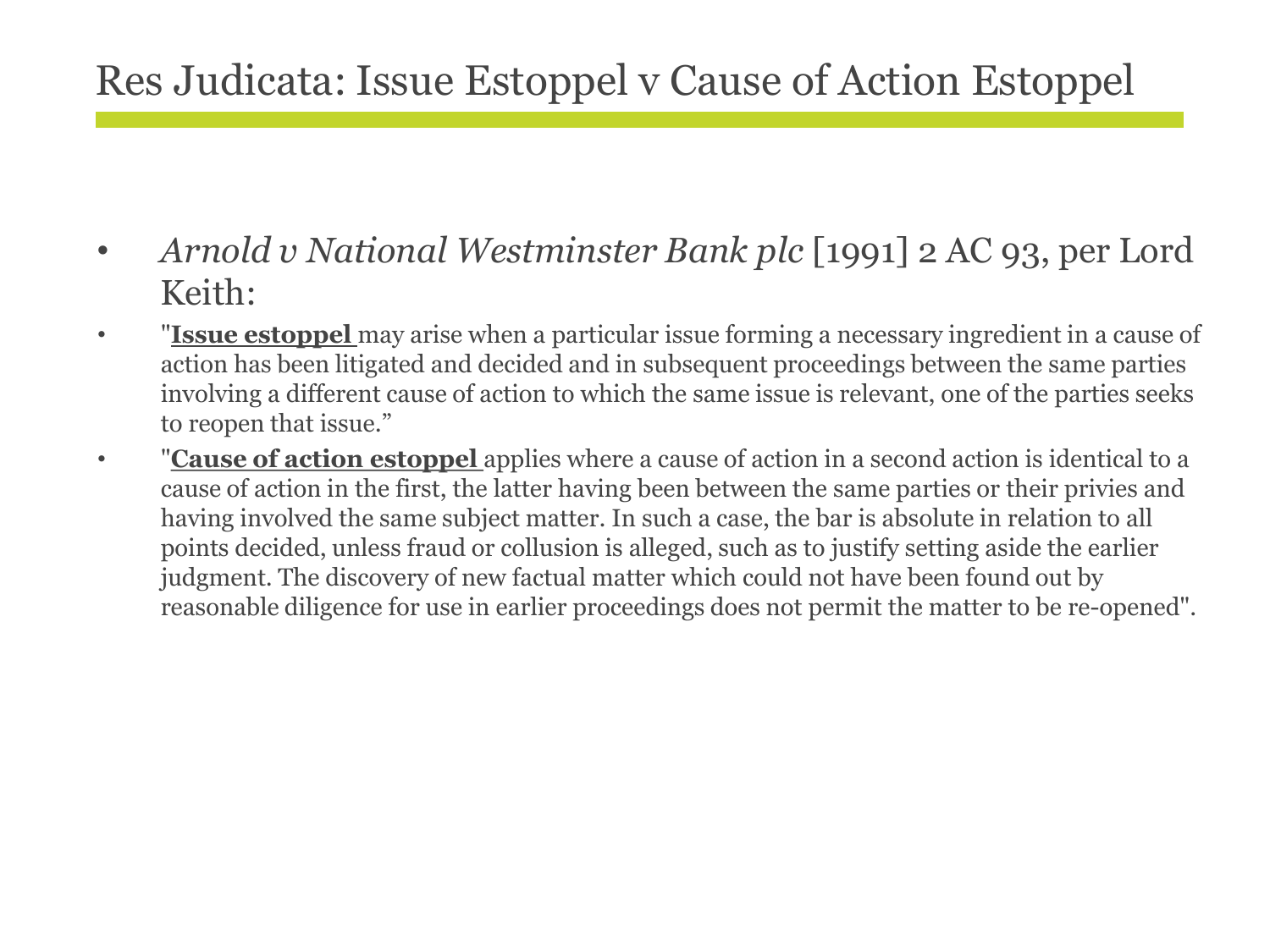## Res Judicata: Issue Estoppel v Cause of Action Estoppel

#### • Similarities

- Parties must be the same in both sets of litigation but NB 'privies'
- Both sets of litigation must be identical same issue / same cause of action
- Absolute bar to subsequent litigation unless fraud justifies setting aside original judgment
- Need for litigation to have been determined by judgment
- Differences
- Fresh evidence: an issue (but not a cause of action) which has been decided, or ought to have been decided, in previous litigation can be reopened if there is fresh evidence but only if that evidence entirely changes that aspect of the case and could not with reasonable diligence have been obtained before.
- Need to identify the <u>issue</u>: *Carl Zeiss Stiftung v Rayner and Keeler Ltd* [1967] 1 AC 853
- Default judgment: does not determine any particular issue (therefore no issue estoppel) but does determine (whole) cause of action
- Settlement / consent: needs to be sufficiently clear to cover a particular issue; need for express term to preclude further claims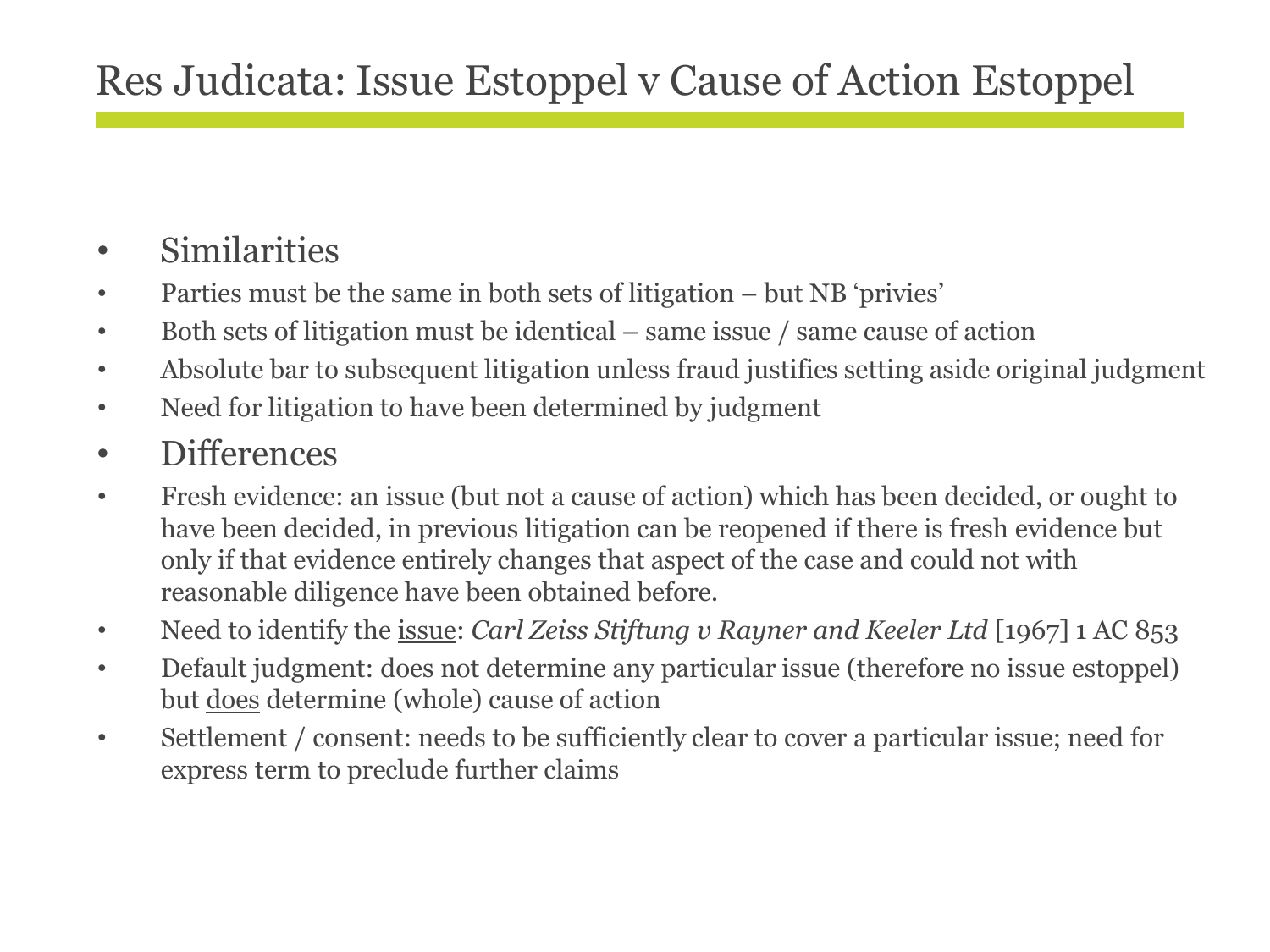## Abuse of process: *Henderson v Henderson*

- *Henderson v Henderson* [1843-1860] All ER Rep 378:
- "the Court requires the parties to that litigation to bring forward their whole case, and will not (except under special circumstances) permit the same parties to open the same subject of litigation in respect of a matter which might have been brought forward as part of the subject in contest, but which was not brought forward, only because they have, from negligence, inadvertence, or even accident, omitted part of their case"
- *Johnson v Gore Wood [*2002] 2 AC 1:
- "*Henderson v Henderson* abuse of process, ... although separate and distinct from cause of action estoppel and issue estoppel, has much in common with them."
- Comparison with Cause of Action / Issue Estoppel
- No need for parties to be identical in both sets of litigation
- No need for litigation to be identical; subsequent litigation can be "related"
- Does not provide an absolute bar: balancing exercise per *Johnson*
- Exceptional circumstances exception
- NB separate tort of abuse of process: *Willers v Joyce* [2018] EWHC 3424 (Ch)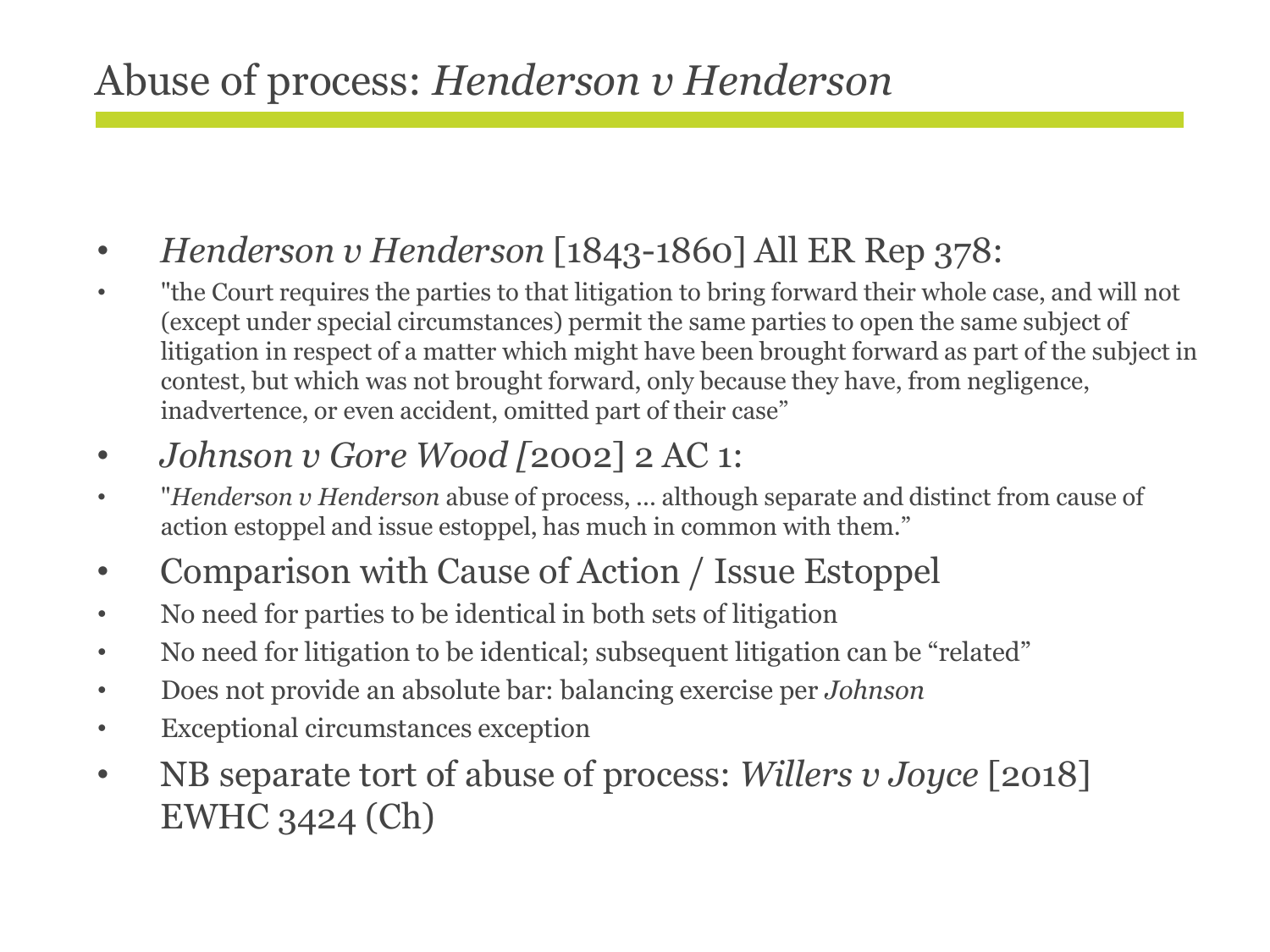## Abuse of process: Collateral Attack

- *Hunter v Chief Constable of West Midlands* [1982] AC 529
- C convicted of murder; C claimed confessions false and due to police violence; judge ruled confessions admissible.
- C's subsequent civil claim against the police for damages for assault was struck out as a collateral attack on C's murder conviction.
- If want to rely on fresh evidence to challenge conviction, would need to satisfy the test in *Phosphate Sewage Co v Molleson* (1879) 4 App Cas 801:
- "*the only way in which that could possibly be admitted would be if the litigant were prepared to say, I will show you that this is a fact which entirely changes the aspect of the case, and I will show you further that it was not, and could not by reasonable diligence have been, ascertained by me before*".
- NB collateral attack is not automatically struck out as an abuse of process: court retains a discretion: see *SSTI v Bairstow* [2003] EWCA Civ 321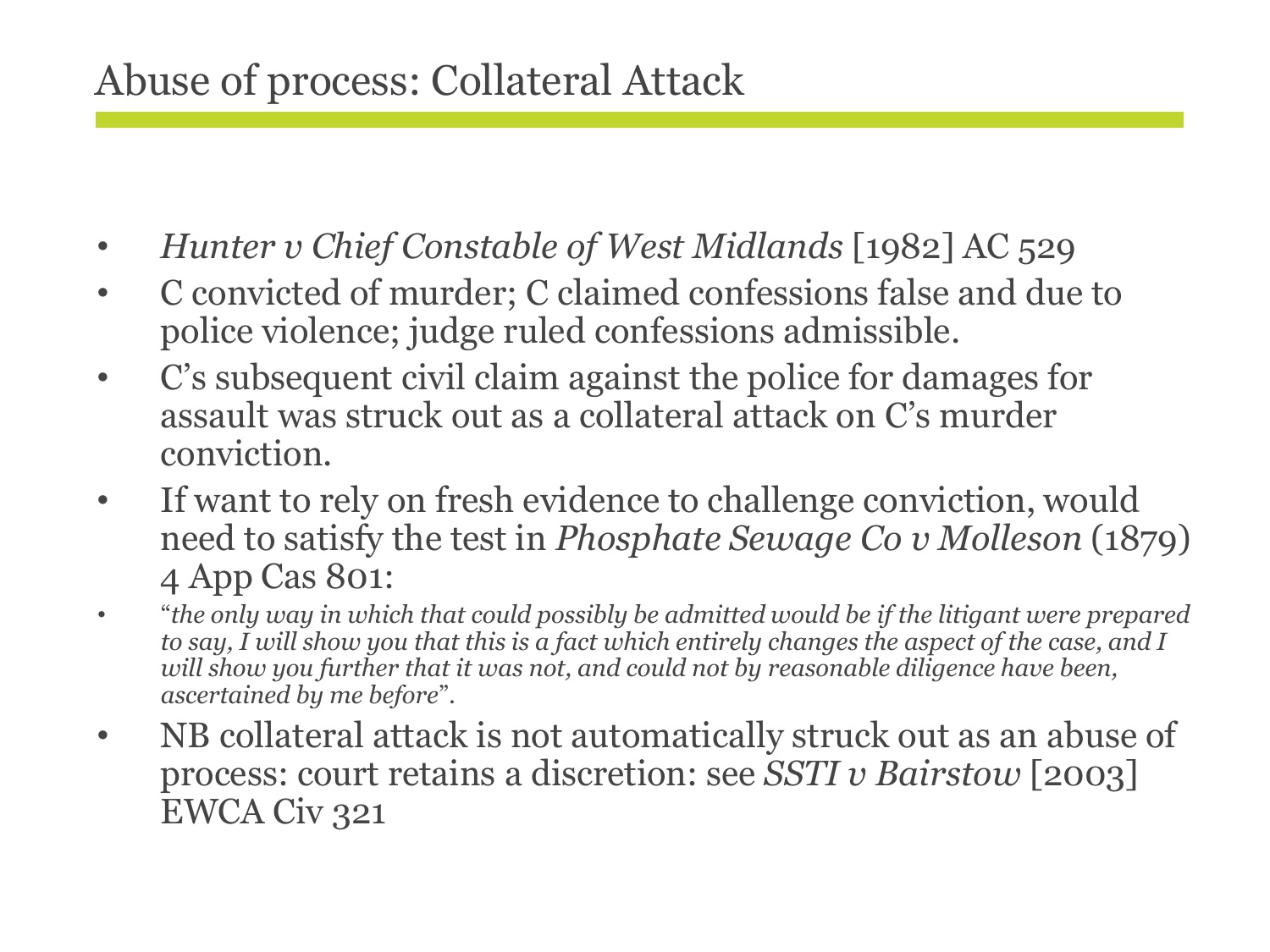# *RBS v Highland Financial Partners* [2013] EWCA Civ 328

#### The pre-*Takhar* test:

- 1. Conscious and deliberate dishonesty in relation to the relevant evidence given, or action taken, statement made, or matter concealed
- 2. The relevant evidence, action, statement or concealment must be material
- 3. The question of materiality is to be assessed by reference to its impact on the evidence supporting the original decision, not by reference to its impact on what the decision might be made if the claim were to be retried on honest evidence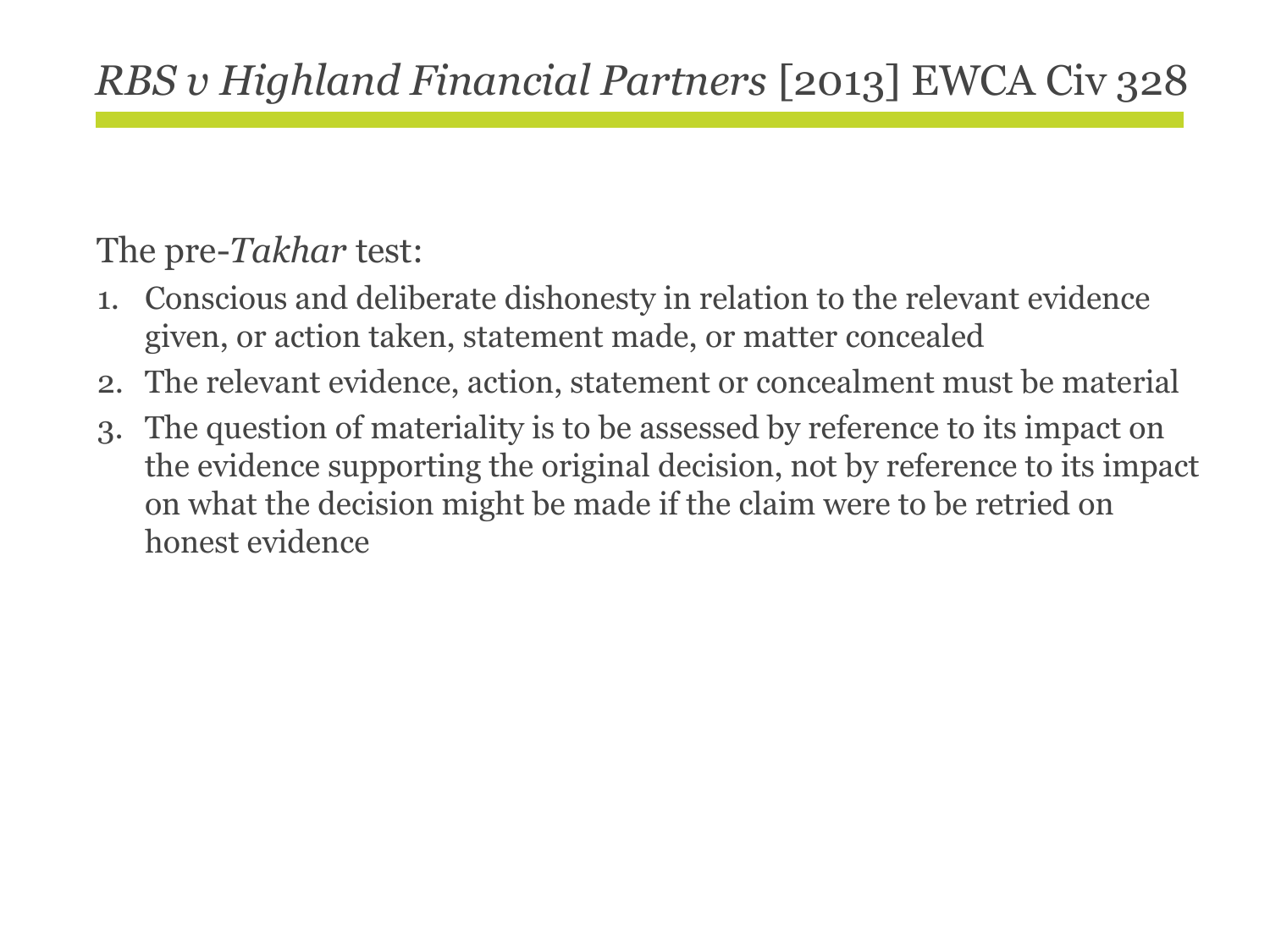## *Takhar v. Gracefield Developments*

- Does an applicant to set aside judgment for fraud have to satisfy the reasonable diligence test?
- *Takhar*: Not a very promising appeal?
	- Lord Bridge, *Owens Bank v. Bracco* [1992] 2 AC 443 HL: "*the common law rule [is] that the unsuccessful party … is not permitted to challenge that judgment on the ground that it was obtained by fraud unless he is able to prove that fraud by fresh evidence which was not available to him and could not have been discovered with reasonable diligence before the judgment was delivered…. This is the rule to be applied in an action brought to set aside an English judgment on the ground that it was obtained by fraud."*
	- Lord Templeman, *Owens Bank v. Etoile* [1995] 1 WLR 44 PC: "*An English judgment is impeachable in an English court on the ground that the first judgment was obtained by fraud but only by the production and establishment of evidence newly discovered since the trial and not reasonably discoverable before the trial: see Boswell v. Coaks (1894) 86 LT 365n."*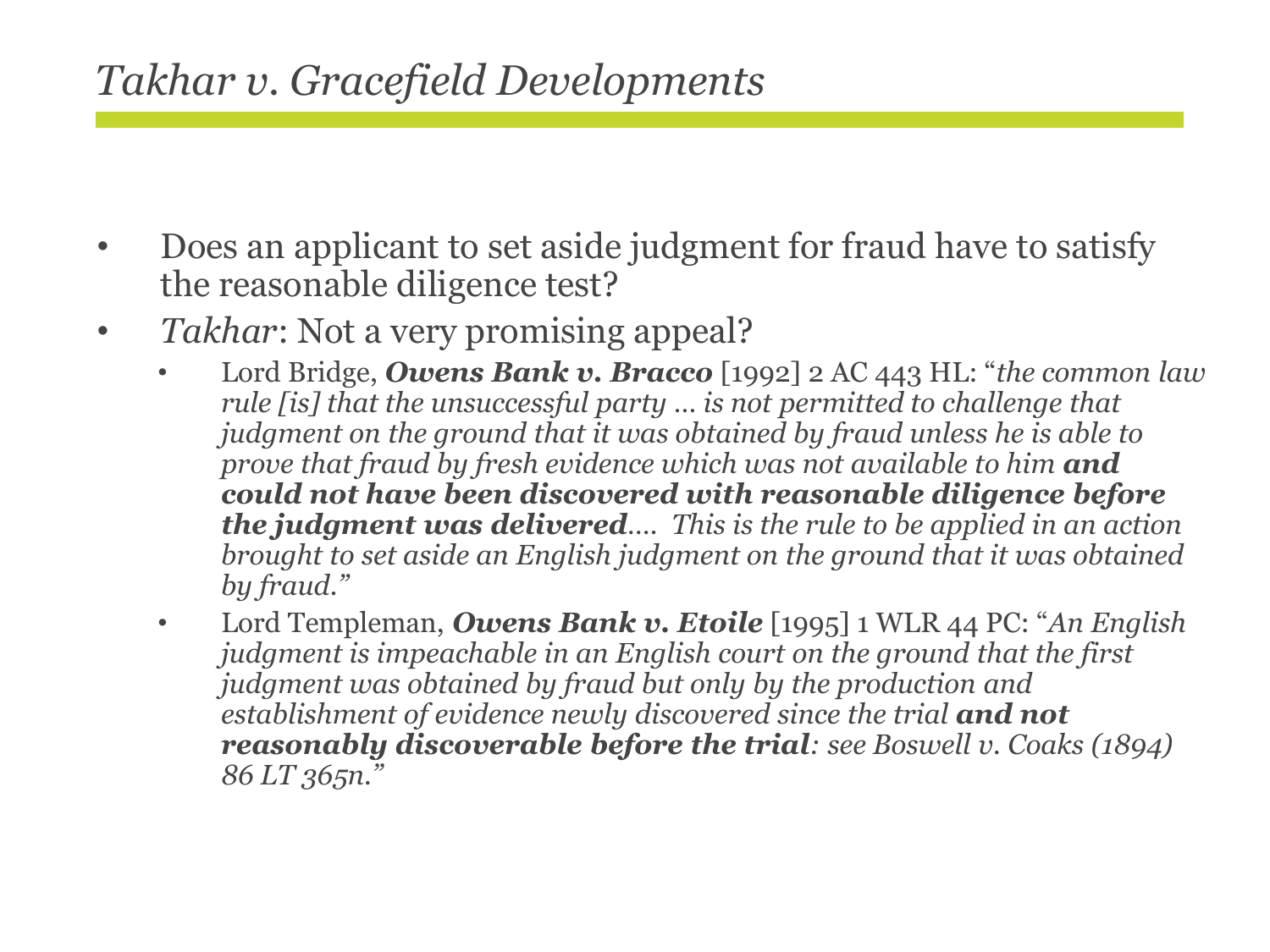## *Takhar v. Gracefield Developments* – the facts

- Dispute between Mrs Takhar and the Krishans about terms upon which certain properties transferred to Gracefield.
	- Mrs Takhar: properties remained hers beneficially
	- The Krishans: properties transferred to Gracefield beneficially subject to agreed division of profits from redevelopment
- The Krishans adduced a written Profit Share Agreement, purportedly signed by Mrs Takhar, supporting their position
- Mrs Takhar's position: she had not seen the Profit Share Agreement prior to the dispute arising
- March 2010: Mrs Takhar applied for permission to adduce handwriting evidence re the signature. Application failed: trial imminent and Mrs Takhar made no positive case of forgery
- At trial in Summer 2010, judgment for the Krishans; judge relies upon signed Profit Share Agreement
- January 2013: Mrs Takhar's solicitors pay £300,000 compensation to her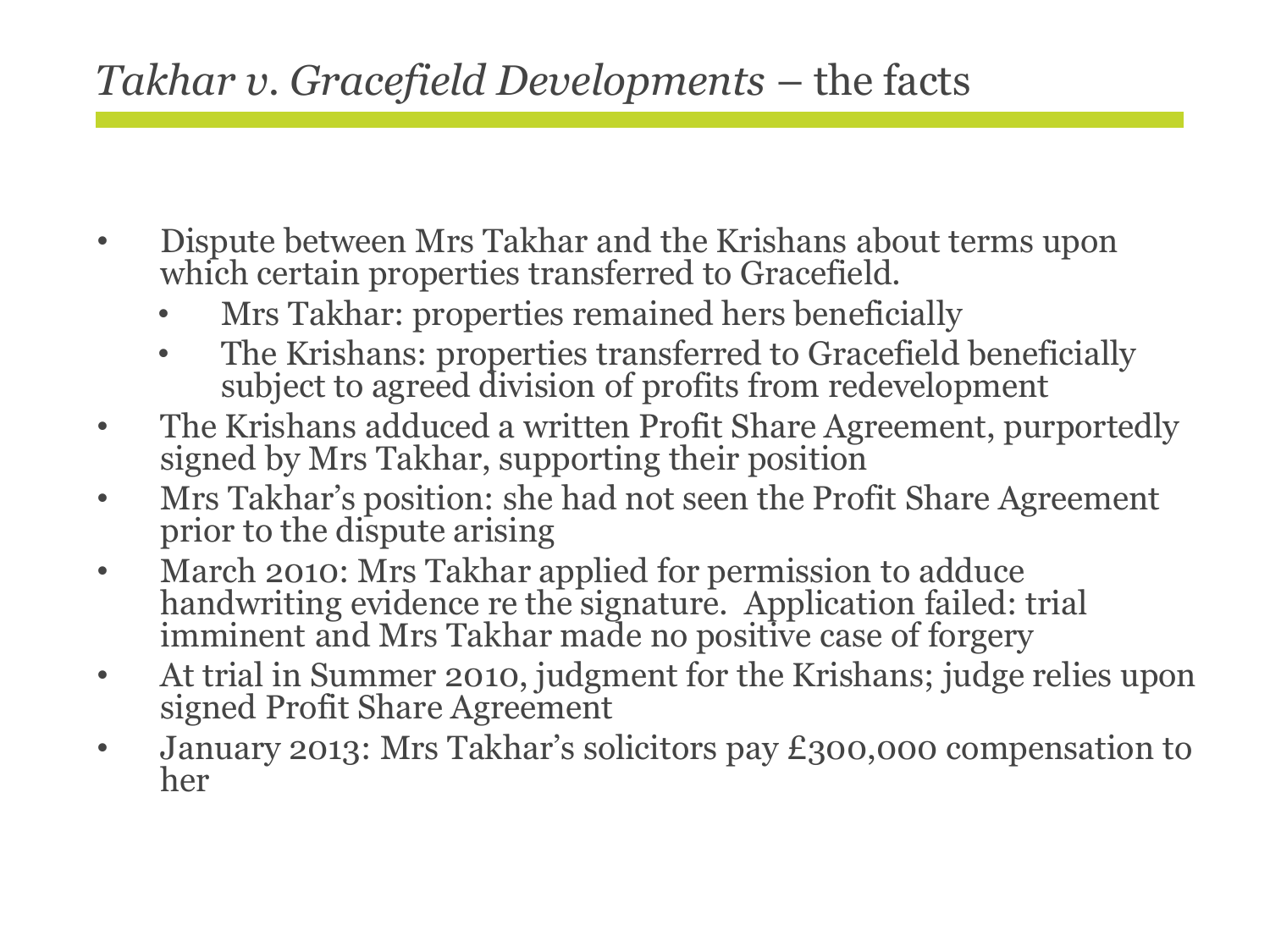## *Takhar v. Gracefield Developments*

- October 2013: Mrs Takhar obtains handwriting report concludes that signature on Profit Share Agreement forged
- December 2013: Mrs Takhar applies for original judgment to be set aside for fraud
- Defendant contended that claim was an abuse of process. That point heard as a preliminary issue.
- Newey J: not an abuse of process no reasonable diligence requirement: "*Were it impossible to impugn the judgment, the winner could presumably have been sent to prison for his fraudulent conduct and yet able to enforce the judgment he had procured by means of it: the judgment could still, in effect, be used to further the fraud.*" [2015] EWHC 1276 (Ch), para 37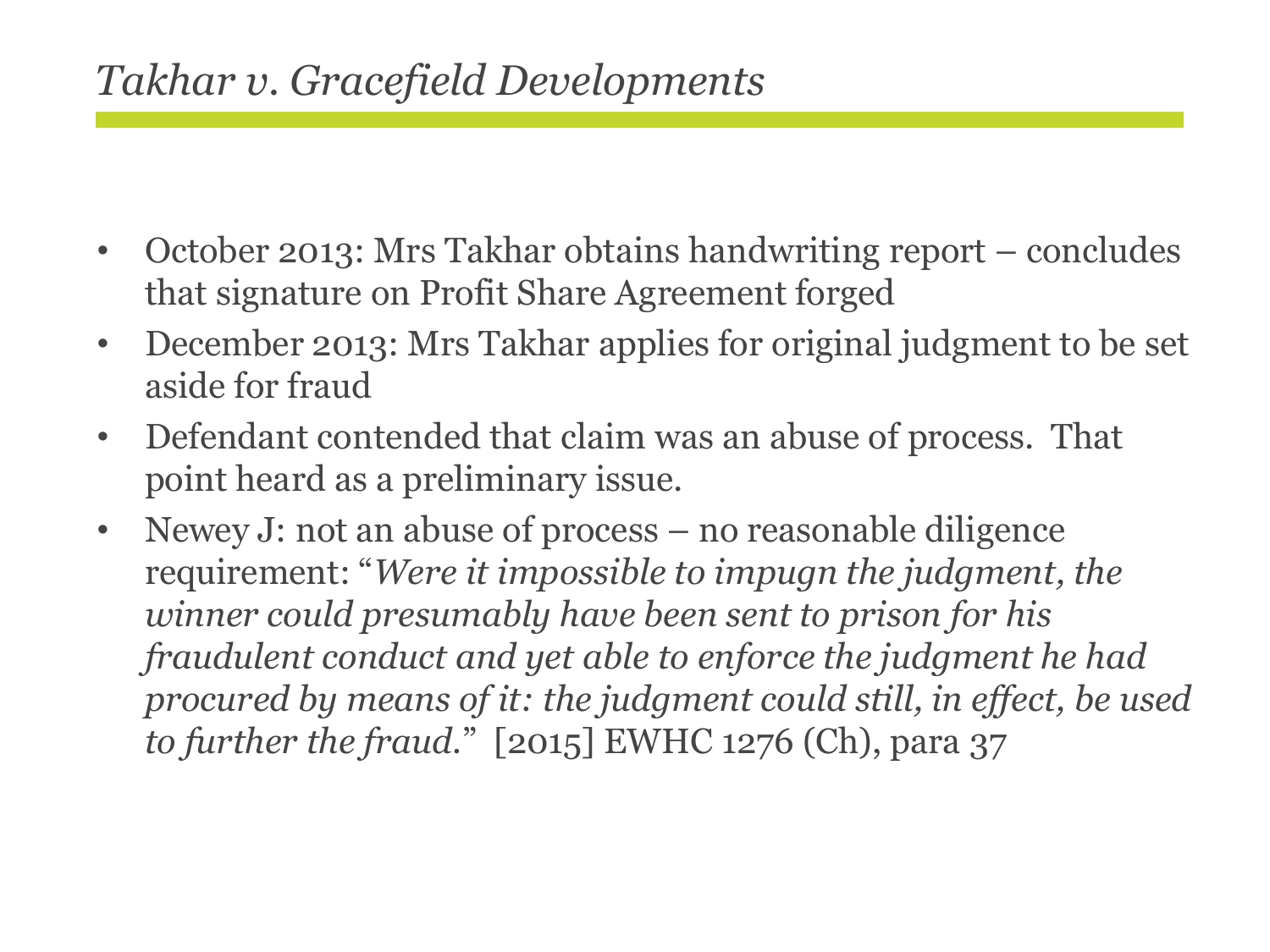## *Takhar v. Gracefield Developments* – Court of Appeal

- CA: Newey J decision reversed, [2017] EWCA Civ 147
- Patten LJ: "*Authority part… there is clearly a powerful argument that the rule of policy against re-litigation ought to admit of an exception in cases of fraud regardless of whether the due diligence condition is satisfied.*" (para 52)
- But held that the matter had been decided by authority, including *Owens Bank v. Bracco*, and *Hunter v. Chief Constable of West Midlands*:

"*So far as this court is concerned [the due diligence condition] represents the balance struck by the English authorities between the two policy considerations which are in play and in my view we are obliged to apply it.*" (para 54)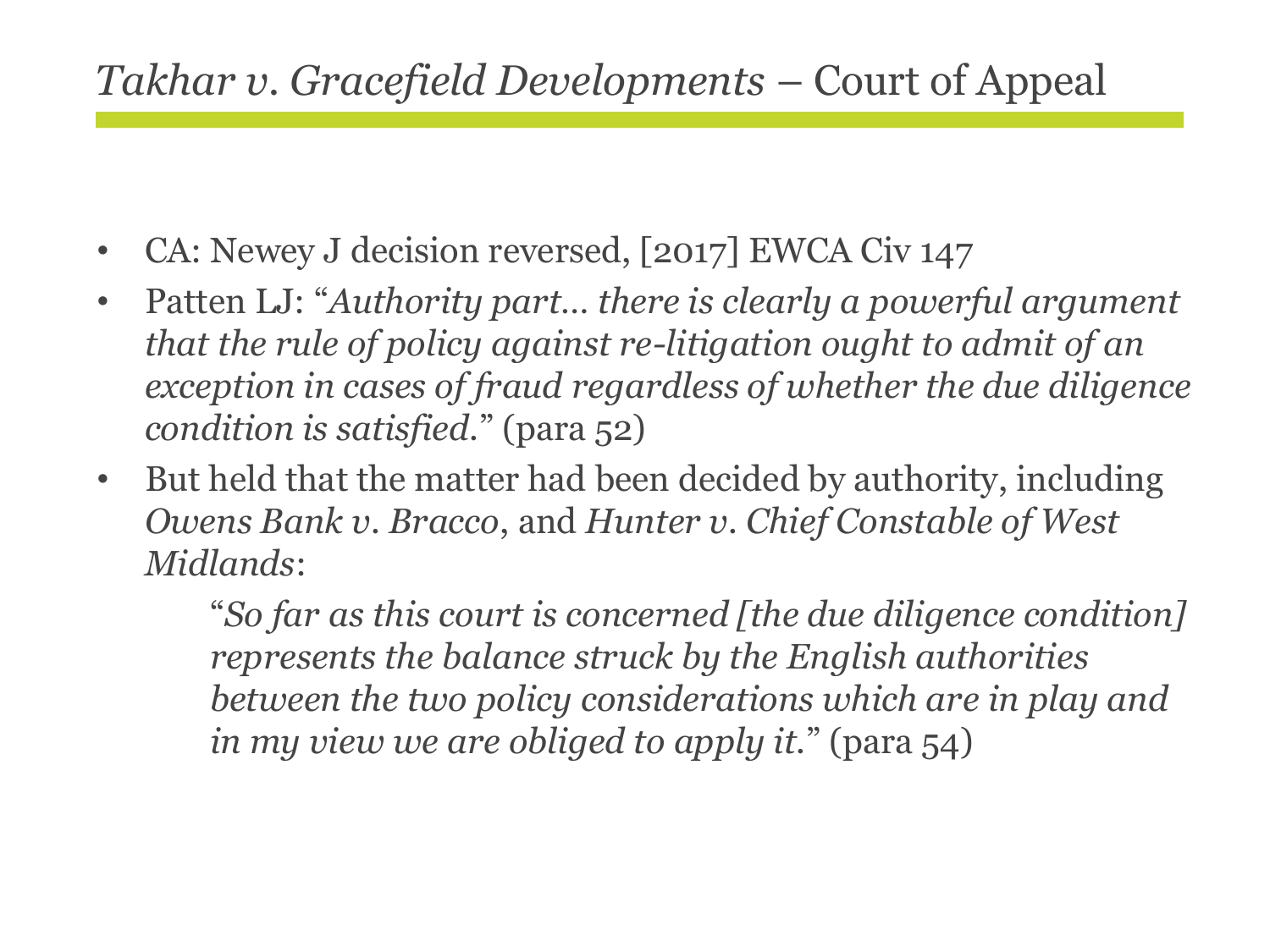- Appeal allowed but with differing reasons
- $\bullet$ "*A bare-knuckle fight between two important and long-established principles of public policy*" Lord Briggs, para 68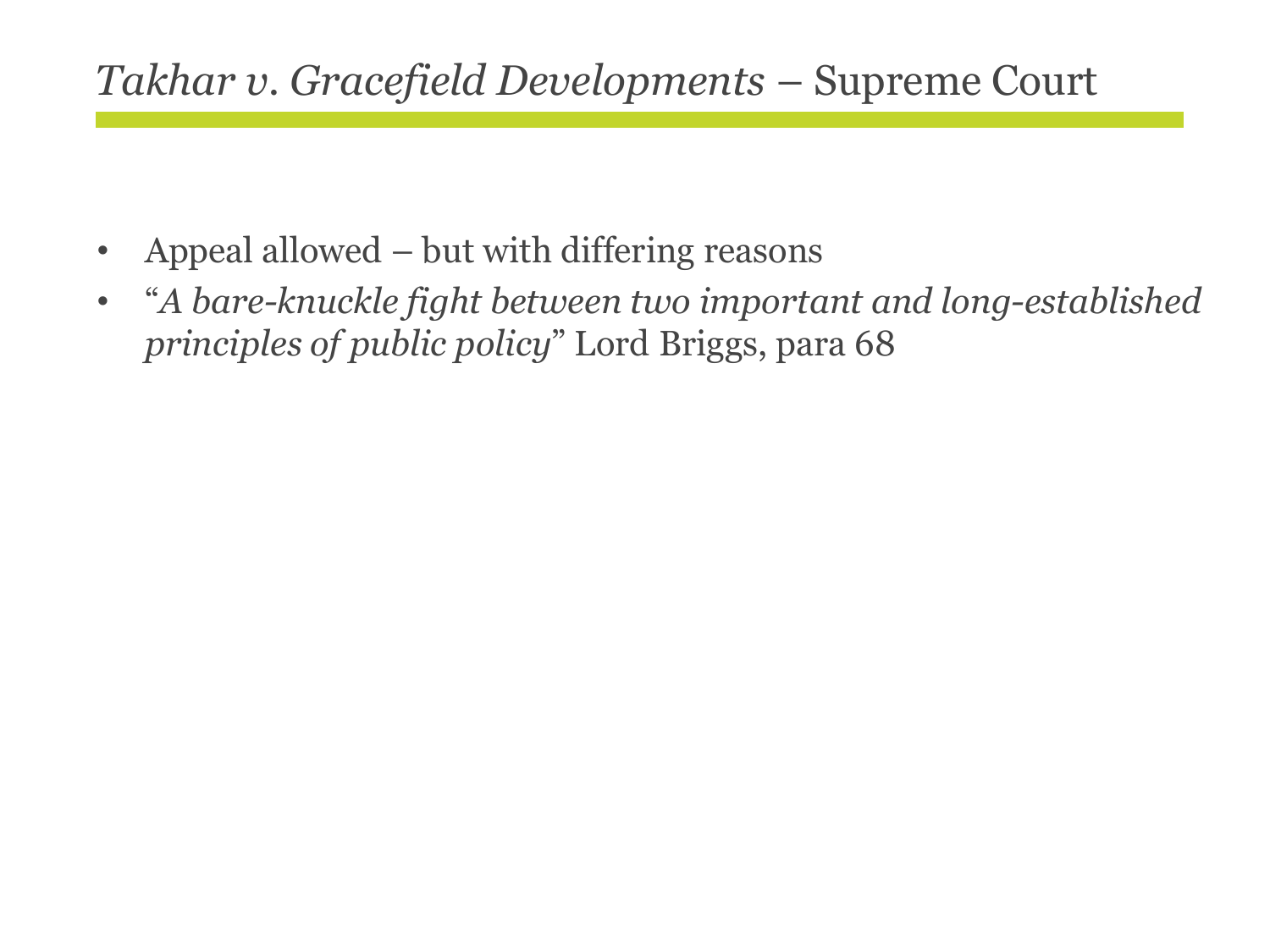- Lord Kerr:
	- "*The idea that a fraudulent individual should profit from passivity or lack of reasonable diligence on the part of his or her opponent seems antithetical to any notion of justice. Quite apart from this, the defrauder, in obtaining a judgment, has perpetrated a deception not only on their opponent and the court but on the rule of law…. It appears to me that the policy arguments for permitting a litigant to apply to have judgment set aside where it can be shown that it has been obtained by fraud are overwhelming.*" (para 52)
	- Two possible exceptions: (1) where fraud raised at original trial and the new evidence is relied upon to advance that pre-existing case; and (2) where a deliberate decision taken not to investigate fraud (para 55)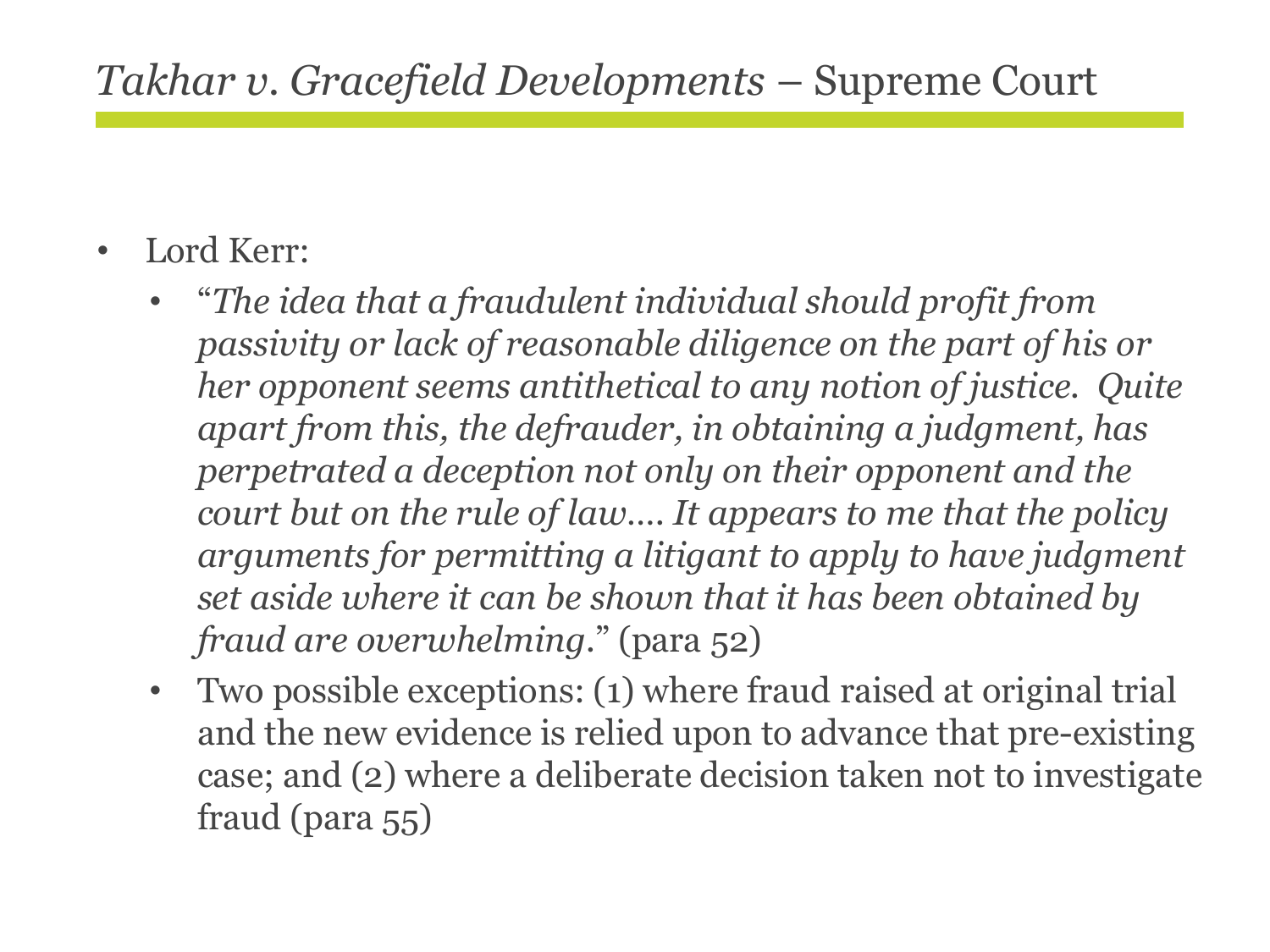- Lord Sumption:
	- The only jurisdiction in play is abuse of process (para 61)
	- Question is whether fraud "*should*" have been raised in earlier proceedings
	- "*the basis upon which the law unmakes transactions, including judgments, which have been procured by fraud is that a reasonable person is entitled to assume honesty in those with whom he deals. He is not expected to conduct himself or his affairs on the footing that other persons are dishonest unless he knows that they are…. It follows that unless on the earlier occasion the claimant deliberately decided not to investigate a suspected fraud or rely on a known one, it cannot be said that he 'should' have raised it.*" (para 63)
	- Where fraud raised in earlier proceedings, provisional view that position is the same
- Lord Hodge, Lord Lloyd-Jones and Lord Kitchin agreed with *both* Lord Kerr and Lord Sumption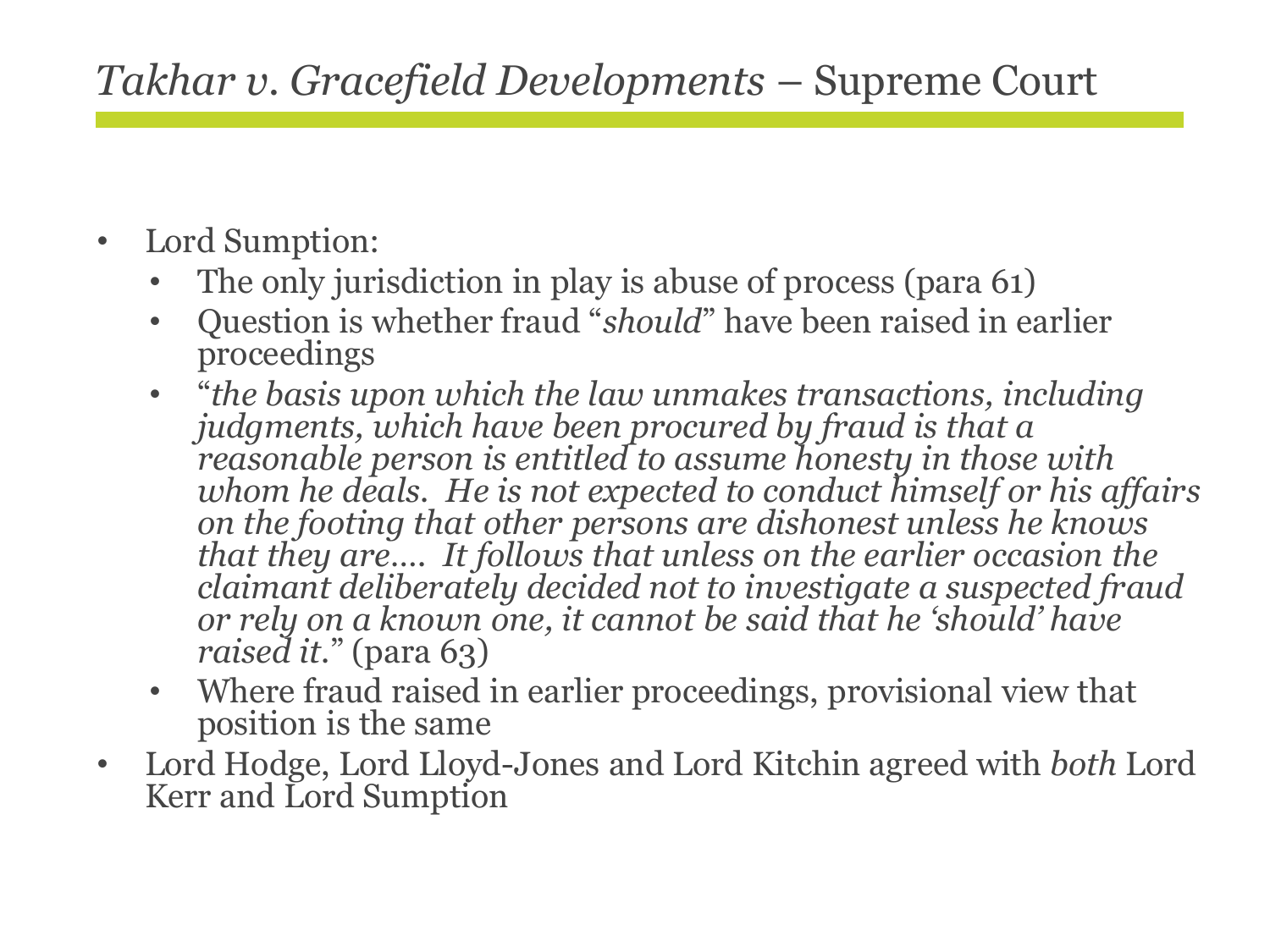- Lord Briggs:
	- "*I would have preferred a more flexible basis upon which, recognising that many cases will straddle any bright line, the court can apply a fact-intensive evaluative approach to the question whether lack of diligence in pursuing a case in fraud during the first proceedings ought to render a particular claim to set aside the judgment in those proceedings for fraud an abuse of process. This approach would in particular seek to weigh the gravity of the alleged fraud against the seriousness of the lack of due diligence, always mindful of the principle that victims of a fraud should not be deprived of a remedy merely because they are careless.*" (para 68)
- Lady Arden: agreed with the majority; but suggested amendment to the CPR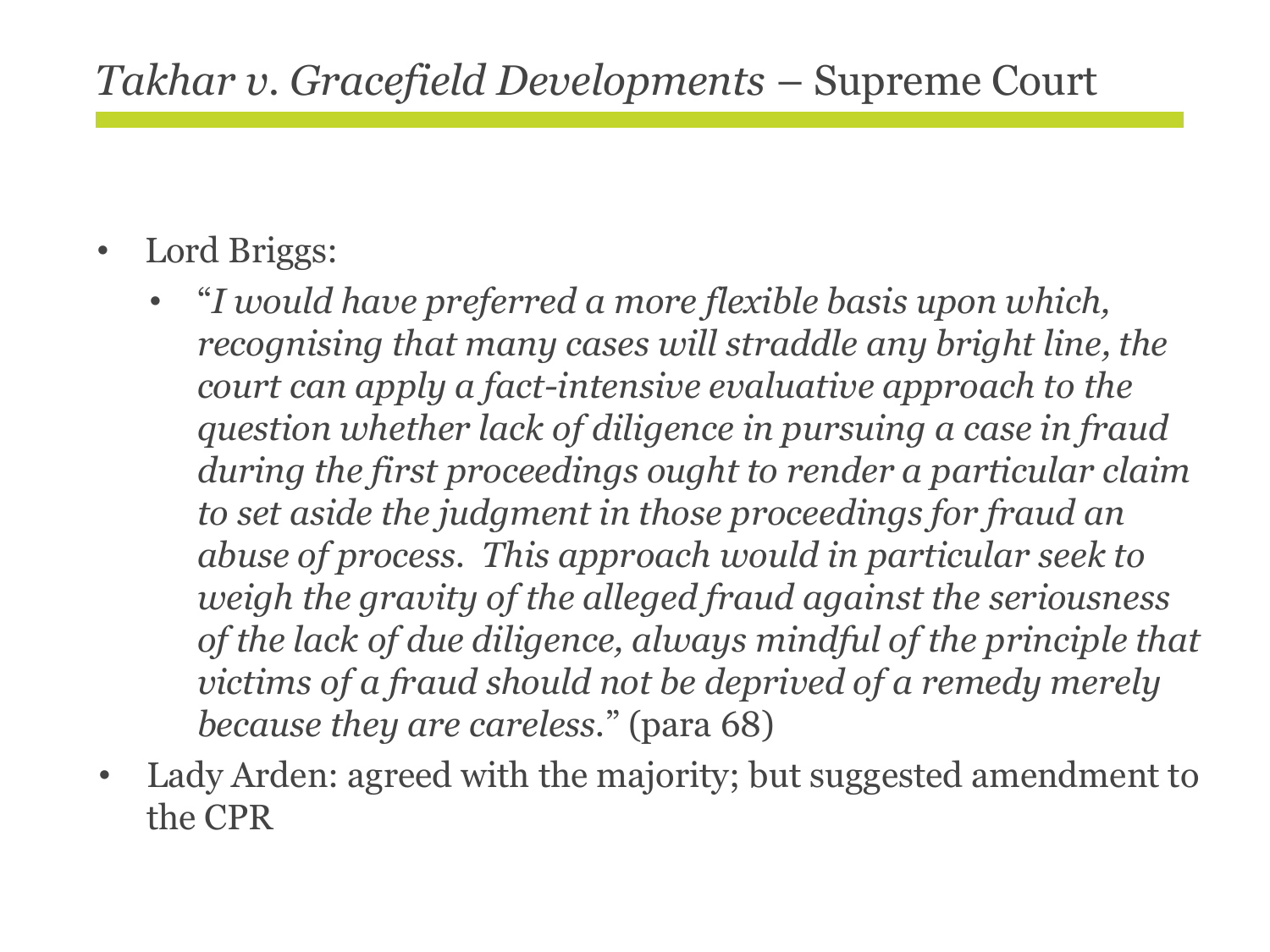## *Takhar v. Gracefield Developments* – Discussion

- Pre-requisites for claim to set aside judgment for fraud:
	- *RBS v. Highland* conditions: (1) conscious and deliberate dishonesty; (2) evidence, action, statement or concealment material;  $(3)$  materiality = impact on evidence supporting original decision
	- New evidence not before court in earlier proceedings
- No reasonable diligence requirement
- Areas of uncertainty:
	- Fraud previously raised unsuccessfully as an issue (difference between Lord Kerr and Lord Sumption)
	- Claimant chose not to investigate a suspected fraud or not to rely on a known one
	- In either case, does the court have a discretion?
- An Opportunity missed?